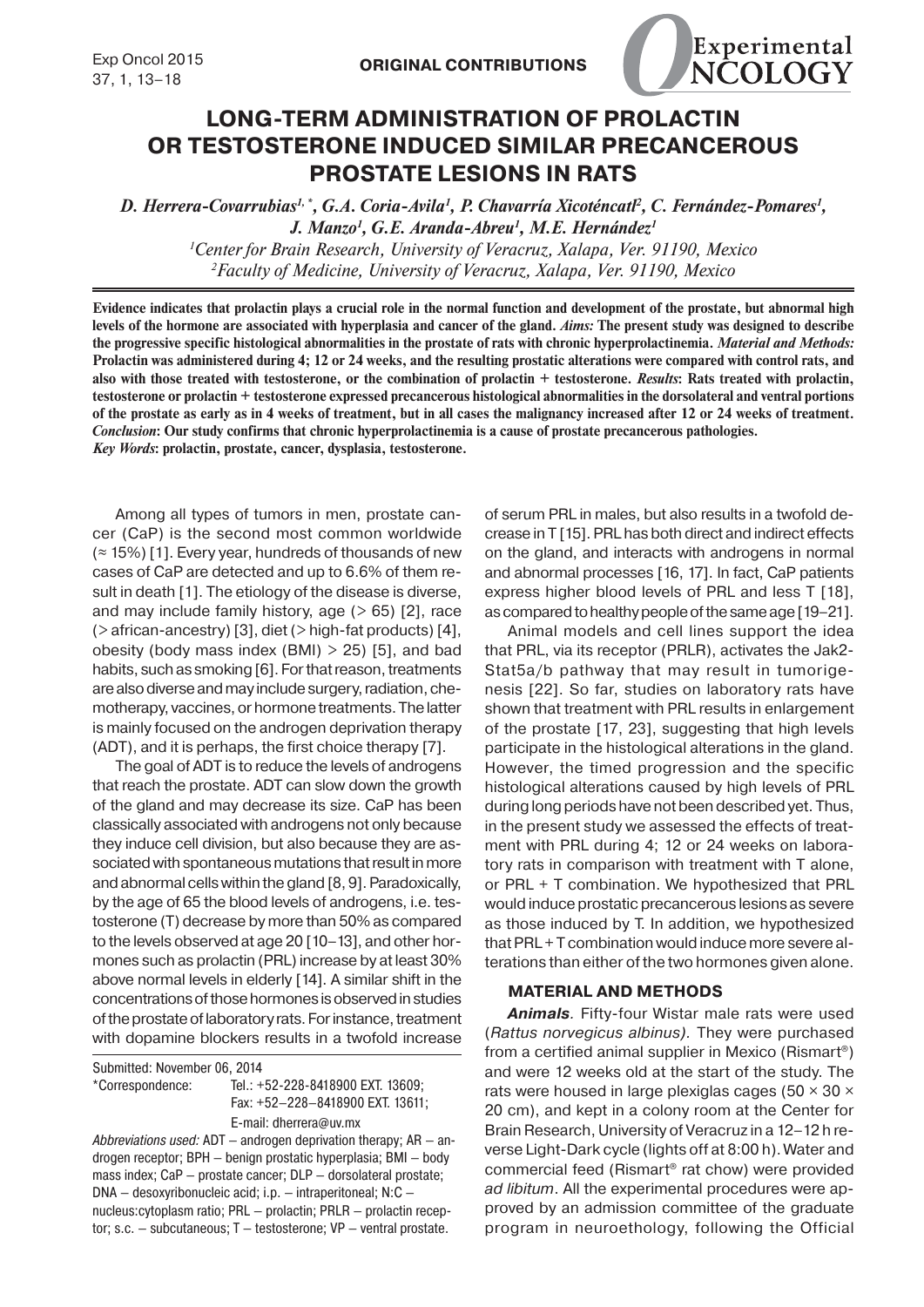Mexican Norm NOM-062-ZOO-1999 for use and care of laboratory animals.

*Hormone treatments.* Rats were randomly organized in 5 groups, depending on the hormone treatment they received. 1) The PRL group received intraperitoneal (i.p.) injections of ovine PRL (SIGMA®), of a dose of 1.7 IU diluted in 100 ml of injectable grade water, equivalent to 50 μg/100 ml of PRL every 12 h. 2) The T group received a subcutaneous (s.c.) silastic implant in the back (Dow Corning Corp®. 062X0125 ID); filled with T propionate (100 mg/kg of body weight). The implant allowed the T propionate (T) to be constantly released, which maintained high plasma levels of the hormone as previously shown [24]. 3) The PRL + T group received both treatments. 4). The control group was injected with saline solution (0.9%) 100 μl, i.p. every 12 h, and received an empty s.c. implant in the back. 5) The intact group comprised the animals that received no treatment, but were handled during the same time as experimental animals. Each group was further divided in 3 subgroups, depending on the number of weeks they received treatment (4; 12, or 24).

*Prostate samples and histology.* One day after the end of hormone treatment of each group, the rats were deeply anesthetized with sodium pentobarbital (35 mg/kg i.p.). Then, the accessory sexual organs were carefully removed and placed into a container with isotonic saline solution. Anesthetized rats were then sacrificed with a second overdose of pentobarbital. The prostate was identified under a dissecting microscope (MEJI, EMZ-TR®), and was further divided into ventral (VP) and dorsolateral (DLP) portions. The VP and DLP were immersed in formol 10% during 24 h, then dehydrated in alcohol 70% and 80% (1 h each), 95% (3×2 h each), and ethanol 100% overnight, and two more changes (1 h each) the following day, and finally in xylene (3×1 h each). The tissue was then embedded in paraffin wax  $2\times2$  h each), sliced (5  $\mu$ m thick) with a microtome (RM 2125RT Leica®), mounted on slides in a bath at 52 °C (containing pork skin-based gelatin 2.5 mg/100 ml) and then processed for Hematoxylin-Eosin dye technique as follows: 1 h at 57 °C, deparaffinization in xylene (3×5 min each), rehydrated in alcohol/xylene (1:1) 5 min, ethanol 96% 3 min, hematoxylin (10 min), water (30 s), acid alcohol (quick immersion), water (10 s), lithium carbonate (30 s), water (10 s), and eosin (4 quick immersions). Dehydration occurred in ethanol 96% (3 min), ethanol 100% (2 min), ethanol/ xylene 1:1 (2 min), and xylene (5 min). Then, permount was added and slides were coverslipped, air dried, and observed under a light microscope (Olympus Ax70). Photomicrographs were taken at  $\times$  40 magnification and analyzed by the same experimenter (DH).

# **RESULTS**

A thorough analysis did not demonstrate any histological abnormalities in rats from groups 4 and 5 (control and intact, respectively) after 4; 12 or 24 weeks. In the DLP of intact rats the epithelium was cubic, homogeneous in size, with scarce papillae. The interstitial space was homogeneous and contained collagenlike eosinophilic reticular areas. The cell nuclei were homogeneous in size, had a polar position towards the base with a nucleus-cytoplasm ratio (N:C) of 1:4, and chromatins were homogeneous and dispersed. The myoepithelium was euplasic and the pattern observed at low magnification was tubular (Fig. 1, *a*, *e*, *i* and Table 1). The VP of intact rats was also normal at 4; 12 or 24 weeks of observation. The epithelium was columnar, homogeneous in size, and formed scarce papillae. The interstitial space was homogeneous and contained collagen-like eosinophilic reticular areas. Nuclei were homogeneous in size, with a polar position location towards the base, with a N:C ratio of 1:4, and the chromatins were homogeneous. The myoepithelium was euplasic and the pattern observed at low magnification was tubular (Fig. 2, *a*, *e*, *i* and Table 2).

Unlike the rats from the intact or control groups, those treated with PRL, T or PRL + T displayed histological abnormalities in the DLP and VP as early as in 4 weeks of treatment, but the degree of malignancy in the lesions increased after 12 or 24 weeks. For instance, after 4 weeks of treatment with PRL alone, the epithelium of the DLP was not longer cubic, but columnar (metaplasic). There was hyperthrophy and hyperplasia, the interstitial space was not longer observable, but was rather compressed, and the cell nuclei were heterogeneous in size (anisokaryiosis) [25, 26]. Other features such as myoepithelium, pattern, lumen content and chromatin were apparently normal at 4 weeks of treatment, but were abnormal after 12 or 24 weeks. Specifically, after 12 or 24 weeks of treatment with PRL alone the epithelium showed dysplasia, there were many papillae, the interstice contained many mononuclear cells, there was anisokaryosis, the nuclei were not longer polar, the N:C ratio was abnormal 1:1, the chromatin was compact, and the myoepithelim was proplastic (Fig. 1, *b, f, j* and see Table 1). In the VP similar abnormalities were observed after 12 weeks of PRL (Fig. 2, *b, f, j* and see Table 2). The effects of treatment with T were identified ahead of those induced by PRL treatment. For example, with only four weeks of treatment rats that received T or PRL + T expressed more severe histological alterations than both the DLP and VP rats treated with PRL alone. The epithelium showed dysplasia (with T) or severe dysplasia (with  $PRL + T$ ) within the first month. In addition, the N:C ratio was 1:1 in T or PRL + T groups, and the polarity of the nucleus was completely lost. Altogether, these data indicate that PRL alone was sufficient to induce precancerous alterations in the prostate of rats. The lesions were similar to those caused by T alone at 12 or 24 weeks, but the latter induced more alterations during the first 4 weeks. In addition, the combination of PRL + T increased the degree of malignancy, even after 4 weeks of treatment (Fig. 1, *c, d, g, h, k, l* and 2, *c, d, g, h, k, l*).

## **DISCUSSION**

Normal levels of PRL contribute to the growth and functioning of the prostate [27]. PRL and its receptor (PRLR) are present in the gland during both fetal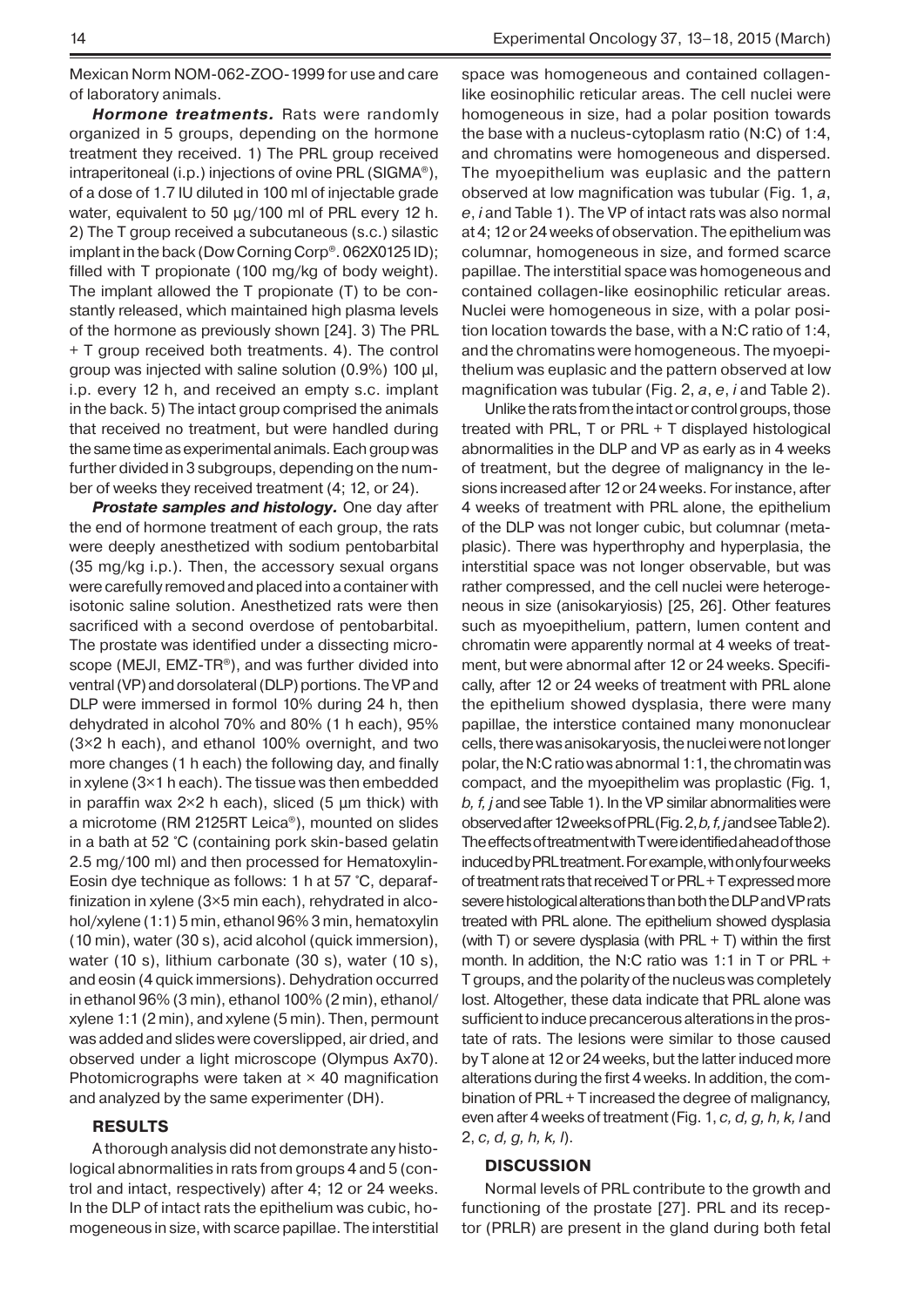

Fig. 1. Dorsolateral prostate (× 40). Rats were treated during 4; 12 or 24 weeks with prolactin (PRL), testosterone (T), both (PRL + T), or served as controls. Histological abnormalities were observed as early as 4 weeks of treatment (see Table 1 for details). Bar indicates 50 μm

development and adulthood [22, 28–30], and they are needed to maintain a normal weight and functions of the prostate. In one study with pup rats the low levels of PRL (reduced with injections of a rabbit anti-rat PRL serum) resulted in significant reduction

of the weights of the prostate and seminal vesicles [31]. By contrast, abnormal high PRL levels result in an enlargement of the prostate [17, 23, 24, 32]. Earlier we have reported that prostate enlarges in rats when PRL in blood during two continuous weeks

**Table 1.** Dorsolateral prostate

| Dorsal-later-    |                     |                     | 4 weeks              |                         |                     |             | 12 weeks    |             | 24 weeks            |                       |             |                                  |  |
|------------------|---------------------|---------------------|----------------------|-------------------------|---------------------|-------------|-------------|-------------|---------------------|-----------------------|-------------|----------------------------------|--|
| al prostate      | Intact              | PRL                 |                      | $PRI + T$               | Intact              | PRL         |             | $PRI + T$   | Intact              | PRL                   |             | $PRI + T$                        |  |
| Epithelium       |                     |                     |                      |                         |                     |             |             |             |                     |                       |             |                                  |  |
| Form             | cubic               | columnar            | dysplasia            | Severe                  | cubic               | dysplasia   | dysplasia   | severe      | cubic               | dysplasia             | dysplasia   | severe                           |  |
|                  |                     |                     |                      | dysplasia               |                     |             |             | dysplasia   |                     |                       |             | dysplasia                        |  |
| Size             | even                | HT, HP              | anisocy-             | anisocy-                | even                | HT, HP      | anisocy-    | anisocy-    | even                | HT, HP                | anisocy-    | anisocy-                         |  |
|                  |                     |                     | tosis                | tosis                   |                     |             | tosis       | tosis       |                     |                       | tosis       | tosis                            |  |
| Papillae         | scarce              | few                 | few                  | few                     | few                 | few         | few         | many        | few                 | many                  | many        | many                             |  |
| Interstice       |                     |                     |                      |                         |                     |             |             |             |                     |                       |             |                                  |  |
| Space            | even                | com-                | com-                 | com-                    | even                | com-        | com-        | com-        | even                | com-                  | com-        | com-                             |  |
|                  |                     | pressed             | pressed              | pressed                 |                     | pressed     | pressed     | pressed     |                     | pressed               | pressed     | pressed                          |  |
| Content          | collagen-           | collagen-           | collagen-            | collagen-               | collagen-           | mononu-     | mononu-     | mononu-     | collagen-           | mononu-               | mononu-     | mononu-                          |  |
|                  | like                | like                | like                 | like                    | like                | clear cells | clear cells | clear cells | like                | clear cells           | clear cells | clear                            |  |
|                  |                     |                     |                      |                         |                     |             |             |             |                     |                       |             | cells                            |  |
| <b>Nucleus</b>   |                     |                     |                      |                         |                     |             |             |             |                     |                       |             |                                  |  |
| Size             | even                | aniso-              | aniso-               | aniso-                  | even                | anisokary-  | anisokary-  | anisokary-  | even                | anisokary-            | anisokary-  | anisokary-                       |  |
|                  |                     | karyosis            | karyosis             | karyosis                |                     | osis        | osis        | osis        |                     | osis                  | osis        | osis                             |  |
| Location         | polar               | polar               | no polar             | no polar                | polar               | no polar    | no polar    | no polar    | polar               | no polar              | no polar    | no polar                         |  |
| N:C ratio        | 1:4                 | 1:4                 | 1:1                  | 1:1                     | 1:4                 | 1:1         | 1:1         | 1:1         | 1:1                 | 1:1                   | 1:1         | 1:1                              |  |
| Myoepithelim     | euplasia<br>tubular | euplasia<br>tubular | proplasia<br>tubular | proplasia<br>cribriform | euplasia<br>tubular | proplasia   | proplasia   | proplasia   | euplasia<br>tubular | proplasia<br>tubular/ | proplasia   | proplasia<br>amorphous amorphous |  |
| Pattern (4X)     |                     |                     |                      |                         |                     | tubular/    | tubular     | amorphous   |                     |                       |             |                                  |  |
|                  |                     |                     |                      |                         |                     | cribriform  |             |             |                     | cribriform            |             |                                  |  |
| Lumen<br>Content | amor-               | amor-               | amor-                | amor-                   | amor-               | amorphous   | nothing     | nothing     | amor-               | nothing               | nothing     | nothing                          |  |
|                  | phous               | phous               | phous                | phous                   |                     |             |             |             | phous               |                       |             |                                  |  |
| Chromatin        | dispersed           | dispersed           | compact              | compact                 | phous<br>dispersed  | compact     | compact     | compact     | dispersed           | compact               | compact     | compact                          |  |
|                  |                     |                     |                      |                         |                     |             |             |             |                     |                       |             |                                  |  |

Rats were treated during 4; 12 or 24 weeks with prolactin (PRL), testosterone (T), both (PRL + T), or served as controls. Histological abnormalities were observed as early as to 4 weeks of treatment. HT = hypertrophy, HP = hyperplasia. Nucleus-Cytoplasm ratio (N:C).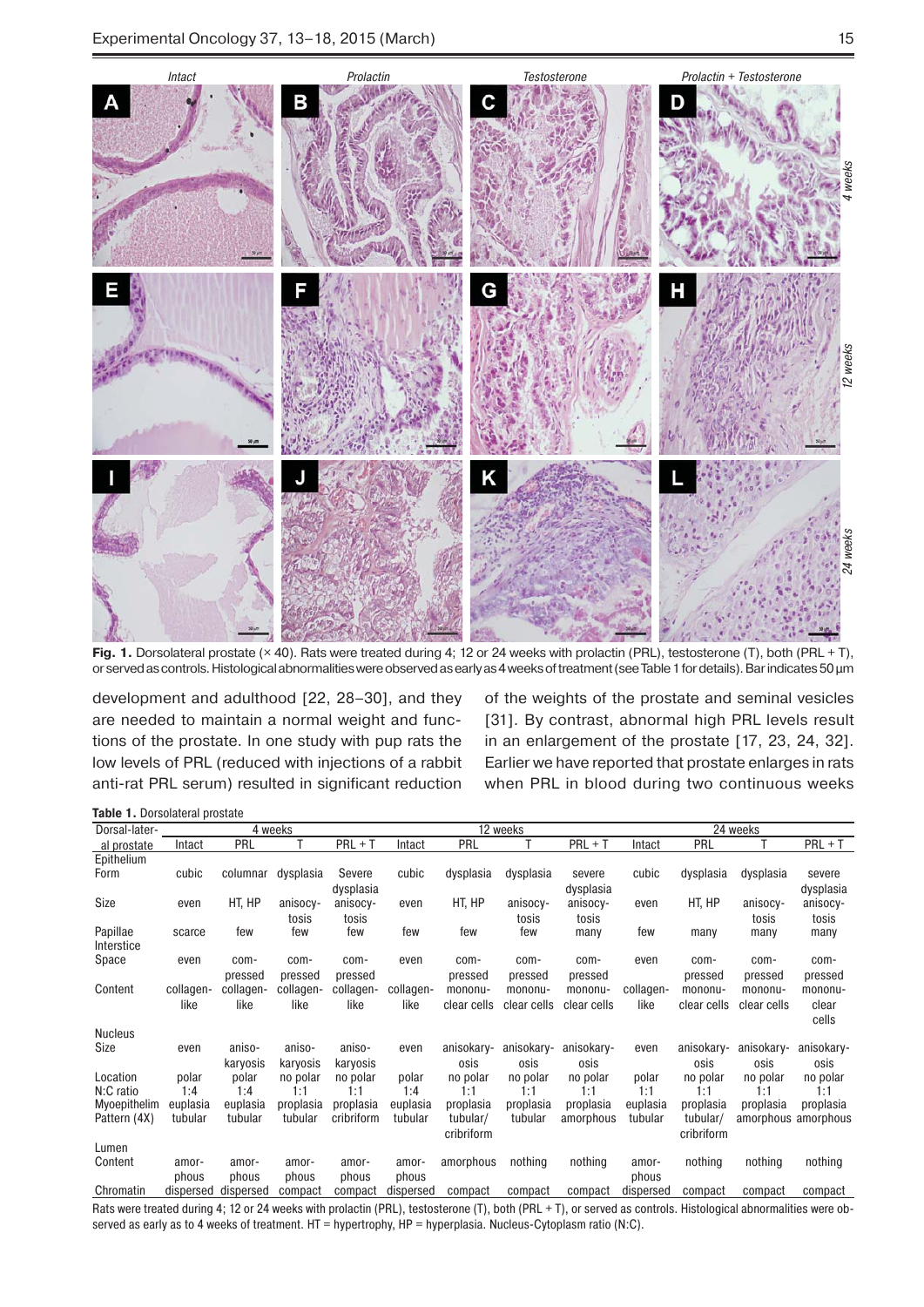

**Fig. 2.** Ventral prostate (×40). Rats were treated during 4; 12 or 24 weeks with prolactin (PRL), testosterone (T), both (PRL+T), or served as controls. Histological abnormalities were observed as early as 4 weeks of treatment (see Table 2 for details). Bar indicates 50 μm

reaches chronic steady levels of about 40 ng/ml [33] exceeding only by 5% the normal highest PRL levels expressed in every circadian cycle (12–38 ng/ml) [24]. Human patients with benign prostatic hyperplasia (BPH) have higher blood levels of PRL, and the same occurs in patients with CaP [21]. Prostate may not

depend on pituitary PRL for its growth since the gland itself can produce PRL by its secretory epithelium [29]. Furthermore, high levels of PRL are also found in obese individuals, suggesting that the adipose tissue itself may function as an endocrine organ [34–36]. Interestingly, the expression of PRLR is reduced

**Table 2.** Ventral prostate

| Ventral pros-    | 4 weeks            |                    |           |            |                    |             | 12 weeks    |             | 24 weeks  |             |             |                     |  |
|------------------|--------------------|--------------------|-----------|------------|--------------------|-------------|-------------|-------------|-----------|-------------|-------------|---------------------|--|
| tate             | Intact             | PRL                |           | $PRI + T$  | Intact             | PRL         |             | $PRI + T$   | Intact    | PRL         |             | $PRI + T$           |  |
| Epithelium       |                    |                    |           |            |                    |             |             |             |           |             |             |                     |  |
| Form             | columnar           | columnar           | dysplasia | dysplasia  | columnar           | dysplasia   | dysplasia   | dysplasia   | columnar  | dysplasia   | dysplasia   | severe              |  |
|                  |                    |                    |           |            |                    |             |             |             |           |             |             | dysplasia           |  |
| Size             | even               | HT, HP             | anisocy-  | anisocy-   | even               | HT, HP      | anisocy-    | anisocy-    | even      | HT, HP      | anisocy-    | anisocy-            |  |
|                  |                    |                    | tosis     | tosis      |                    |             | tosis       | tosis       |           |             | tosis       | tosis               |  |
| Papillae         | scarce             | few                | few       | few        | few                | few         | few         | many        | few       | many        | many        | many                |  |
| Interstice       |                    |                    |           |            |                    |             |             |             |           |             |             |                     |  |
| Space            | even               | com-               | com-      | com-       | even               | com-        | com-        | com-        | even      | com-        | com-        | com-                |  |
|                  |                    | pressed            | pressed   | pressed    |                    | pressed     | pressed     | pressed     |           | pressed     | pressed     | pressed             |  |
| Content          | collagen-          | collagen-          | collagen- | collagen-  | collagen-          | mononu-     | mononu-     | mononu-     | collagen- | mononu-     | mononu-     | mononu-             |  |
|                  | like               | like               | like      | like       | like               | clear cells | clear cells | clear cells | like      | clear cells | clear cells | clear cells         |  |
| <b>Nucleus</b>   |                    |                    |           |            |                    |             |             |             |           |             |             |                     |  |
| Size             | even               | aniso-             | aniso-    | aniso-     | even               | anisokary-  | anisokary-  | anisokary-  | even      | anisokary-  | anisokary-  | anisokary-          |  |
|                  |                    | karyosis           | karyosis  | karyosis   |                    | osis        | osis        | osis        |           | osis        | osis        | osis                |  |
| Location         | polar              | polar              | no polar  | no polar   | polar              | polar       | no polar    | no polar    | polar     | no polar    | no polar    | no polar            |  |
| N:C ratio        | 1:4                | 1:4                | 1:1       | 1:1        | 1:4                | 1:1         | 1:1         | 1:1         | 1:1       | 1:1         | 1:1         | 1:1                 |  |
| Myoepithelim     | euplasia           | euplasia           | proplasia | proplasia  | euplasia           | proplasia   | proplasia   | proplasia   | euplasia  | proplasia   | proplasia   | euplasia            |  |
| Pattern (4X)     | tubular            | tubular            | tubular   | cribriform | tubular            | tubular/    | tubular     | amorphous   | tubular   | tubular/    |             | amorphous amorphous |  |
|                  |                    |                    |           |            |                    | cribriform  |             |             |           | cribriform  |             |                     |  |
| Lumen<br>Content |                    |                    | amor-     |            |                    | amorphous   | nothing     | nothing     |           | nothing     | nothing     | nothing             |  |
|                  | amor-              | amor-              |           | amor-      | amor-              |             |             |             | amor-     |             |             |                     |  |
| Chromatin        | phous<br>dispersed | phous<br>dispersed | phous     | phous      | phous<br>dispersed | compact     | compact     | compact     | phous     |             |             |                     |  |
|                  |                    |                    | compact   | compact    |                    |             |             |             | dispersed | compact     | compact     | compact             |  |

Rats were treated during 4; 12 or 24 weeks with prolactin (PRL), testosterone (T), both (PRL+T), or served as controls. Histological abnormalities were ob-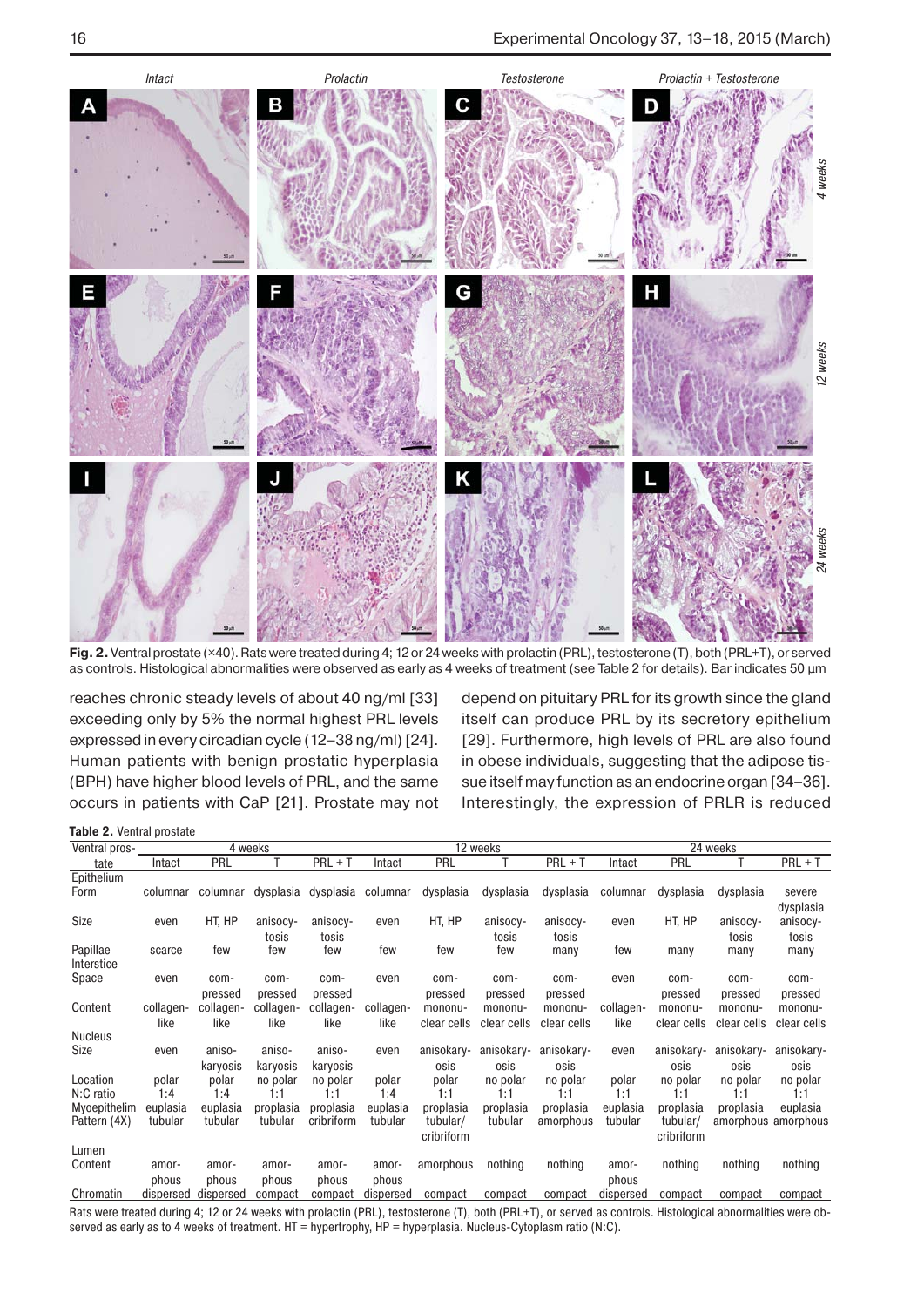in prostate of the patients with the high grade cancer (>4 in Gleason scale) [28]. However, it has been argued that such reduction of PRLR may be associated with the presence of poorly differentiated prostatic cells, which express less PRLR [28].

Our results indicate that in rats, high levels of PRL during periods of 4 weeks or more result in histological alterations of the prostate that may be considered as precancerous. The PRL-induced lesions are very similar to those induced by T alone, but the combination of both hormones results in more severe histological alterations after 4 weeks. Anysokaryosis, polarity and alterations in N:C ratio indicate the changes in chromosome organization, which in turn can affect gene expression [37] resulting in dysplasia. In addition, the myoepithelium was proplastic, and the chromatin was compact, which indicate that both hormone treatments did activate cell division. In addition, the presence of mononuclear cells in the interstice and the absence of the luminal content (see Tables 1, 2), suggest the activation of inflammation mechanisms as well. The combination of PRL + T resulted in similar, but more severe alterations. These results also indicate a synergistic effect of two hormones in the development of prostate pathology.

Therefore, according to the present study and others [22, 38–40], individuals with chronic high levels of PRL for 4 weeks or more may express abnormal precancerous histological features in the prostate. Altogether, the data support the idea that regardless of the source of PRL (e.g. systemic, pituitary, prostatic, or adipose) it may be responsible of histological alterations of the prostate that may become precancerous, even in individuals with low levels of androgens. In the last decade, some preclinical trials have also contributed to understanding the positive effect of anti-PRL treatment on CaP [41-44]. However, better outcomes have been found with the combined suppression of androgens and PRL together [45]. Further research is needed to understand the specific role of these hormones in the development and maintenance of prostate pathologies including cancer [46, 47].

### **ACKNOWLEDGMENTS**

This study was supported by the Mexican Council for Science and Technology (CONACyT) to DHC (No. 35258), to MEHA (No. 106531) and by academic group UV-CA-304 (Neuroquímica) from the Center for Brain Research, University of Veracruz. The authors want to give special thanks to MVZ Esp. Juan Rosales Raya for his assistance with the histological descriptions.

#### **CONFLICTS OF INTEREST**

The authors declare that they have no conflict of interest.

#### **REFERENCE**

**1.** Ferlay J, Soerjomataram I, Ervik M, *et al*. Cancer incidence and mortality worldwide: IARC Cancer Base No. 11. 2013, GLOBOCAN (http:\\globocan.iarc.fr).

**2.** Williams TH. Occult carcinoma and benign hypertrophy of the prostate in men over fifty years of age. Treat Serv Bull 1954; **9**: 201–16.

**4.** Chang SN, Han J, Abdelkader TS, *et al*. High animal fat intake enhances prostate cancer progression and reduces glutathione peroxidase 3 expression in early stages of TRAMP mice. Prostate 2014; **74**: 1266–77.

**5.** Haque R, Van Den Eeden SK, Wallner LP, *et al*. Association of body mass index and prostate cancer mortality. Obes Res Clin Pract 2014; **8**: e374–81.

**6.** Roman MD, Niclis C, Tumas N, *et al*. Tobacco smoking patterns and differential food effects on prostate and breast cancers among smokers and nonsmokers in Cordoba, Argentina. Eur J Cancer Prev 2014; **23**: 310–8.

**7.** Sartor O, Silberstein J. Prostate cancer: primary ADT monotherapy not suitable for localized disease. Nat Rev Urol 2014; **11**: 309–10.

**8.** Agoulnik IU, Krause WC, Bingman WE, *et al*. Repressors of androgen and progesterone receptor action. J Biol Chem 2003; **278**: 31136–48.

**9.** Noble RL. Sex steroids as a cause of adenocarcinoma of the dorsal prostate in Nb rats, and their influence on the growth of transplants. Oncology 1977; **34**: 138–41.

**10.** Gray A, Feldman HA, McKinlay JB, *et al*. Age, disease, and changing sex hormone levels in middle-aged men: results of the Massachusetts Male Aging Study. J Clin Endocrinol Metab 1991; **73**: 1016–25.

**11.** Harman SM, Metter EJ, Tobin JD, *et al*. Longitudinal effects of aging on serum total and free testosterone levels in healthy men. Baltimore Longitudinal Study of Aging. J Clin Endocrinol Metab 2001; **86**: 724–31.

**12.** Araujo AB, Esche GR, Kupelian V, *et al*. Prevalence of symptomatic androgen deficiency in men. J Clin Endocrinol Metab 2007; **92**: 4241–7.

**13.** Wu FC, Tajar A, Pye SR, *et al*. Hypothalamic-pituitary-testicular axis disruptions in older men are differentially linked to age and modifiable risk factors: the European Male Aging Study. J Clin Endocrinol Metab 2008; **93**: 2737–45.

**14.** Vekemans M, Robyn C. Influence of age on serum prolactin levels in women and men. Br Med J 1975; **4**: 738–9.

**15.** Sluczanowska-Glabowska S, Laszczynska M, Wylot M, *et al*. The expression of androgen receptors in the epithelial cells of the rat prostate lateral lobe in experimental hyperprolactinaemia: a morphological and immunohistochemical study. Folia Morphol (Warsz) 2003; **62**: 501–3.

**16.** Kindblom J. Actions of prolactin in the prostate gland, in Endocrine Updates. *ND Horseman*, ed. Springer US: Cincinnati, 2001.

**17.** Van Coppenolle F, Slomianny C, Carpentier F, *et al*. Effects of hyperprolactinemia on rat prostate growth: evidence of androgeno-dependence. Am J Physiol Endocrinol Metab 2001; **280**: E120–9.

**18.** Mearini L, Zucchi A, Nunzi E, *et al*. Low serum testosterone levels are predictive of prostate cancer. World J Urol 2013; **31**: 247–52.

**19.** Webber M. Polypeptide hormones and the prostate, in The Prostate Cell: structure and function. *GP Murphy, AA Sandberg, JP Karr,* eds. Alan R. Liss: New York, 1981.

**20.** Harper ME, Peeling WB, Cowley T, *et al*. Plasma steroids. Acta Endocrinol (Copenh) 1976; **81**: 409–26.

**21.** Saroff J, Kirdoni RY, Chu TM, *et al*. Measurements of prolactin and androgens in patients with prostatic disease. Oncology 1980; **37**: 46–52.

**22.** Goffin V, Hoang DT, Bogorad RL, *et al*. Prolactin regulation of the prostate gland: a female player in a male game. Nat Rev Urol 2011; **8**: 597–607.